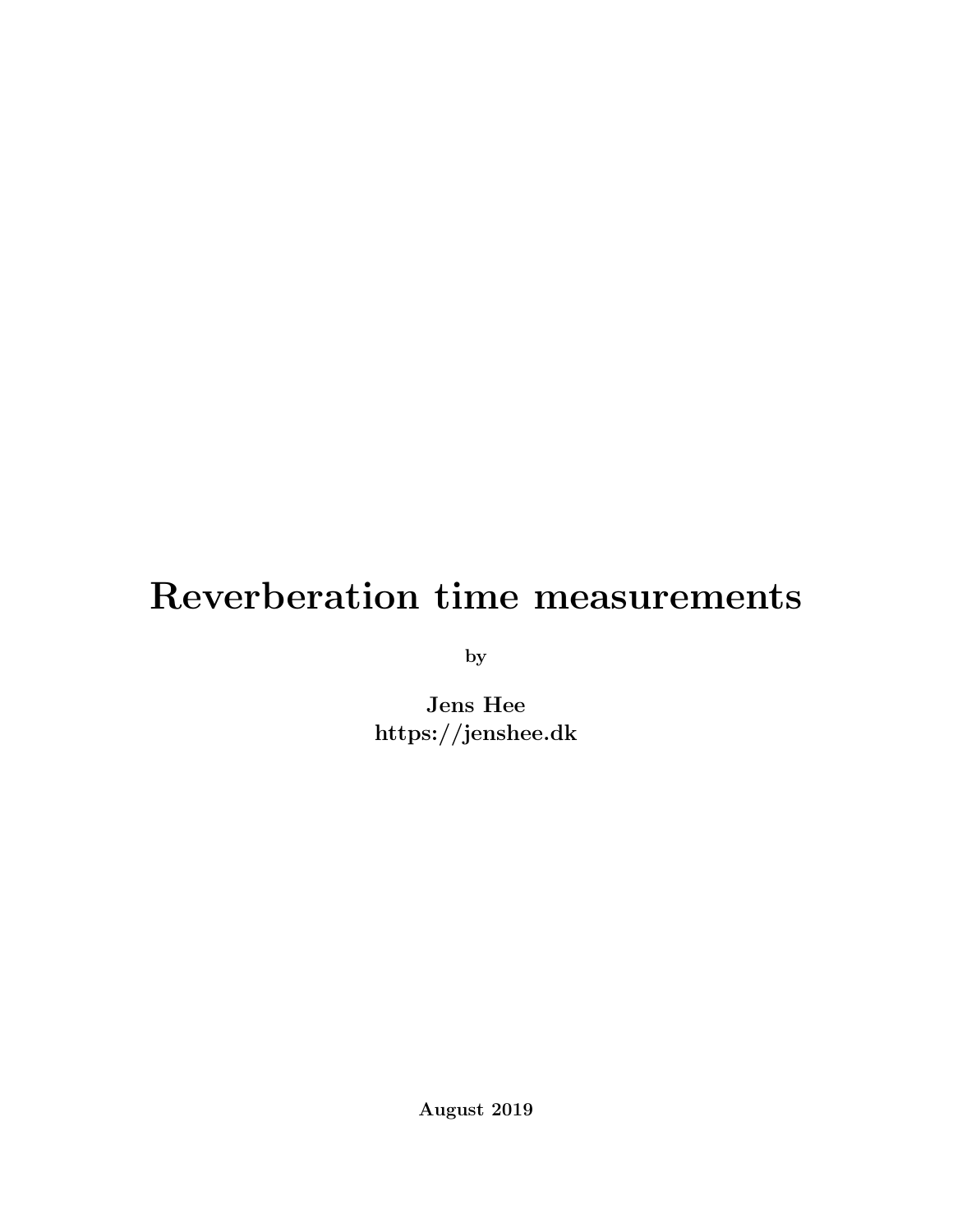# Change log

#### 1. August 2019

1. Document started.

#### 13. March 2020

1. Meta data added.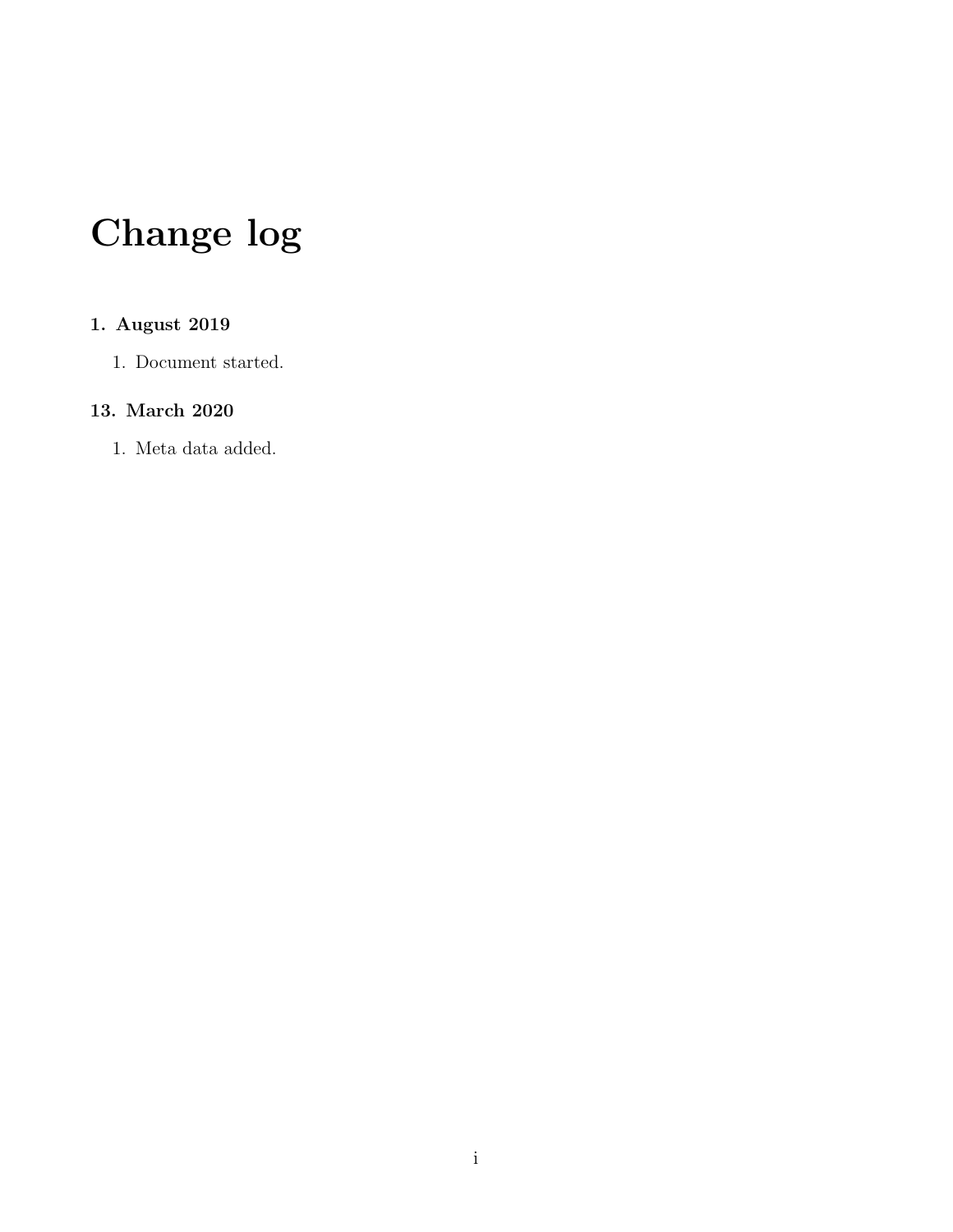## **Contents**

|  | 1 What is reverberation time                                                                              |  |
|--|-----------------------------------------------------------------------------------------------------------|--|
|  | 2 The measurement                                                                                         |  |
|  |                                                                                                           |  |
|  |                                                                                                           |  |
|  | 2.2.1 Impulse excitation $\ldots \ldots \ldots \ldots \ldots \ldots \ldots \ldots \ldots \ldots \ldots$   |  |
|  |                                                                                                           |  |
|  |                                                                                                           |  |
|  |                                                                                                           |  |
|  | 2.2.5 Heterodyne principle $\ldots \ldots \ldots \ldots \ldots \ldots \ldots \ldots \ldots \ldots \ldots$ |  |
|  |                                                                                                           |  |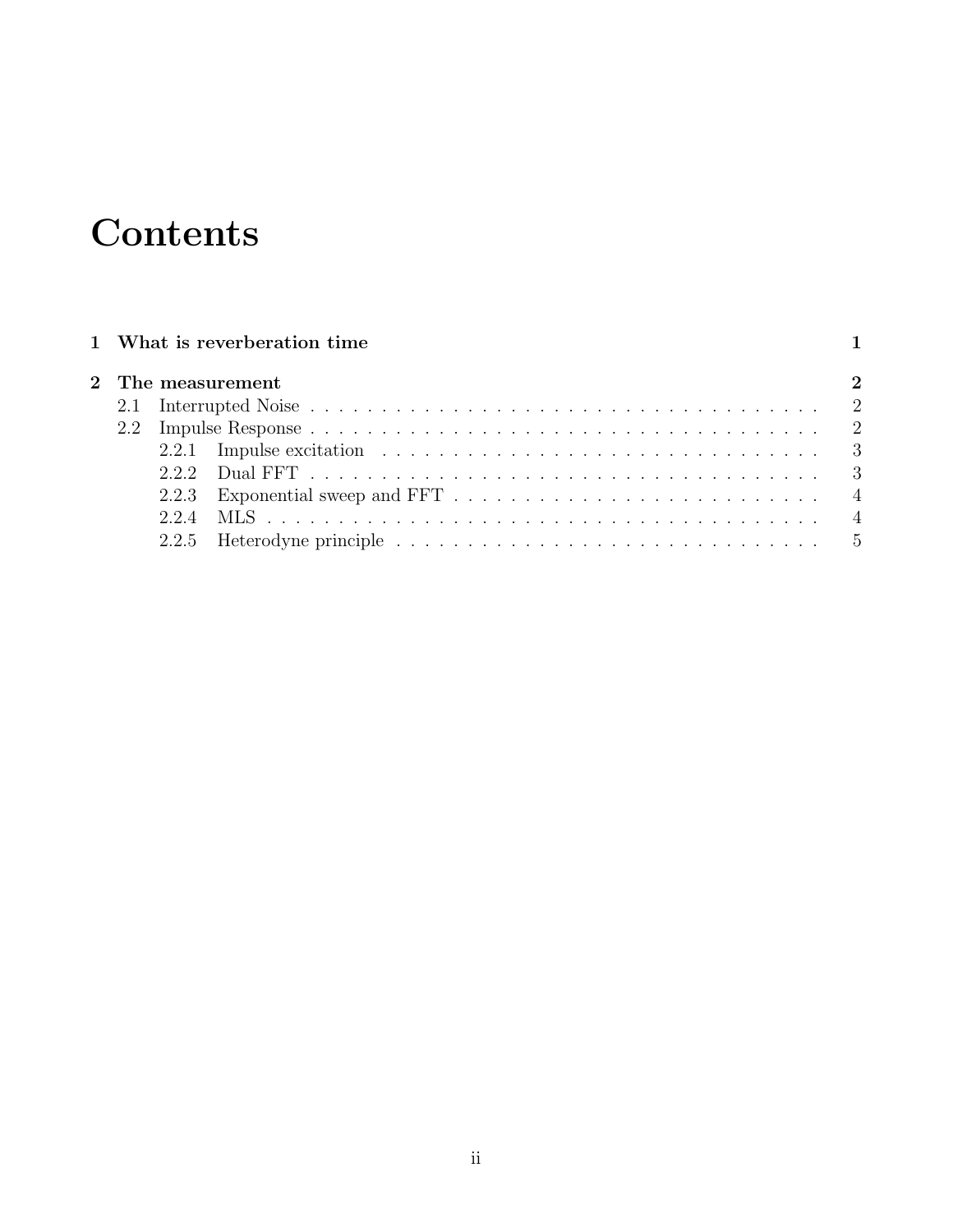### <span id="page-3-0"></span>Chapter 1

### What is reverberation time

Reverberation occurs in a room when sound is emitted in the room and then turned off. It is due to reflections from the walls, floor and ceiling. When the sound waves hit e.g. a wall it is partly absorbed and partly reflected and the sound level will diminish and eventually die out. The time it takes the sound to drop 60 dB is called the reverberation time. It is assumed that the sound die out exponentially, but this is sometimes not the case. Also the background noise is often high, which makes it impossible to measure over a 60 dB range. Therefore it is usually calculated, using linear regression, how long it takes the sound to drop 5, 25 and 35 dB and the the reverberation time constants are given by:

$$
T_{20} = 3(t25 - t5)
$$
  

$$
T_{30} = 2(t35 - t5)
$$

If  $T_{20}$  is very different from  $T_{30}$  the decay is not exponential.  $T_{30}$  is the preferred value, but  $T_{20}$  is often used if it is impossible to measure  $T_{30}$  due to a high background noise.

The reverberation time is a function of frequency. This means that the recorded sound is filtered by a filter bank and  $T_{20}$  and  $T_{30}$  is measured from the output from the filter bank. The filters in the filter bank are usually  $1/1$  or  $1/3$  octave filters. The lowest frequency of interest is seldom lower than 50 Hz and the highest is seldom higher than 5 kHz.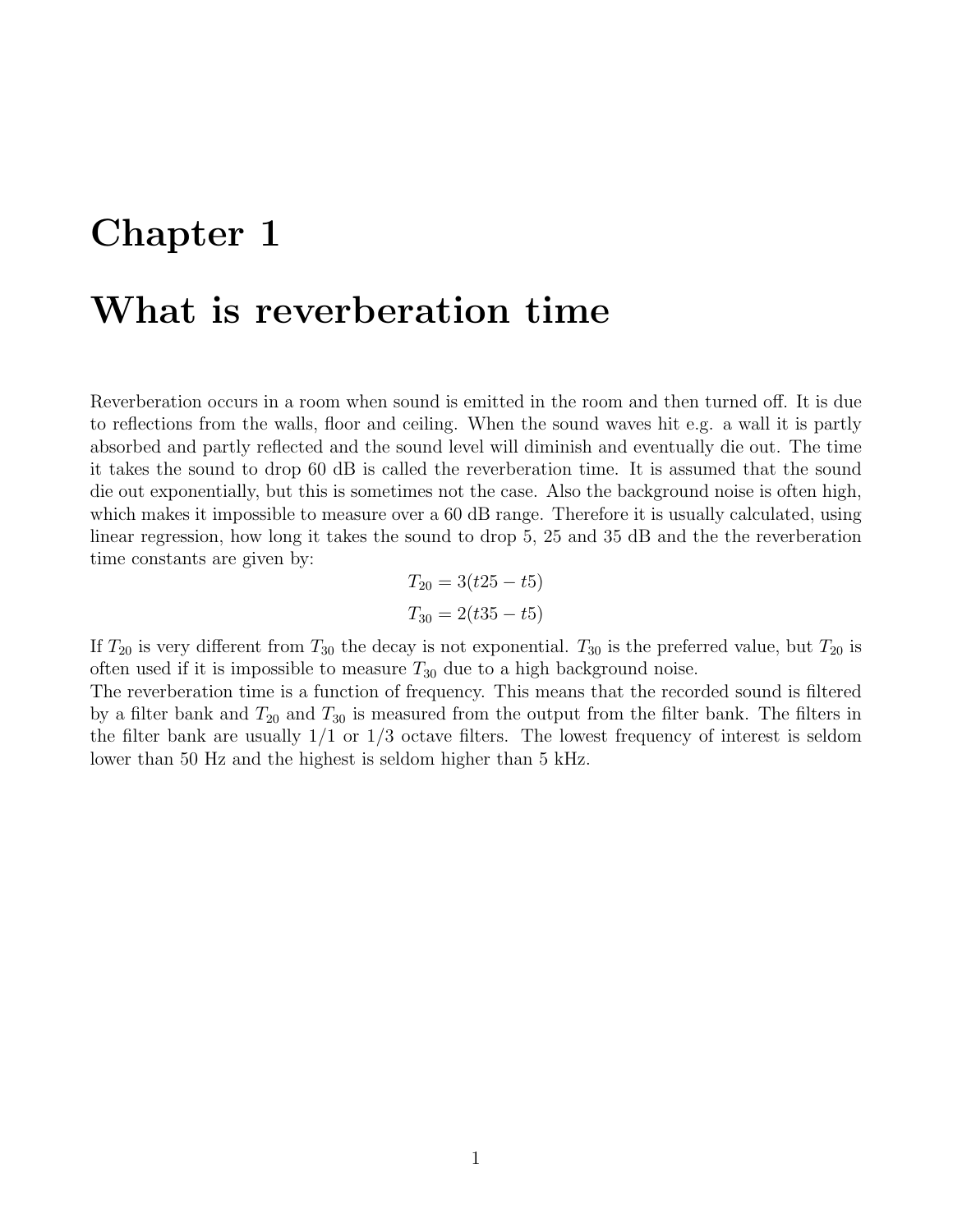## <span id="page-4-0"></span>Chapter 2

### The measurement

Two distinct methods can be used when measuring reverberation time:

- 1. Interrupted Noise
- 2. Impulse Response

#### <span id="page-4-1"></span>2.1 Interrupted Noise

In this case a loudspeaker and a microphone is placed in the room. A white or pink noise signal generator with a constant output level is connected to the loudspeaker. The microphone is connected to a filter bank having an RMS detector on each output. The time constant of the detector must be somewhat shorter than the reverberation time of the room. When the signal generator is switched off the output of the detectors are recorded giving the decay curves of the room. Finally the procedure outlined in the previous section is followed.

Often a large power amplifier an loudspeaker is required, particular if background noise is present, making the method impractical is some situations.

#### <span id="page-4-2"></span>2.2 Impulse Response

The Impulse Response method can be further divided into the following five methods:

- 1. Impulse excitation
- 2. Dual FFT
- 3. MLS
- 4. Exponential sweep and FFT
- 5. Heterodyne principle

The five methods reflect different common ways of obtaining the impulse response of a linear and time invariant system.

Once the impulse response is measured a common signal processing is used. The impulse response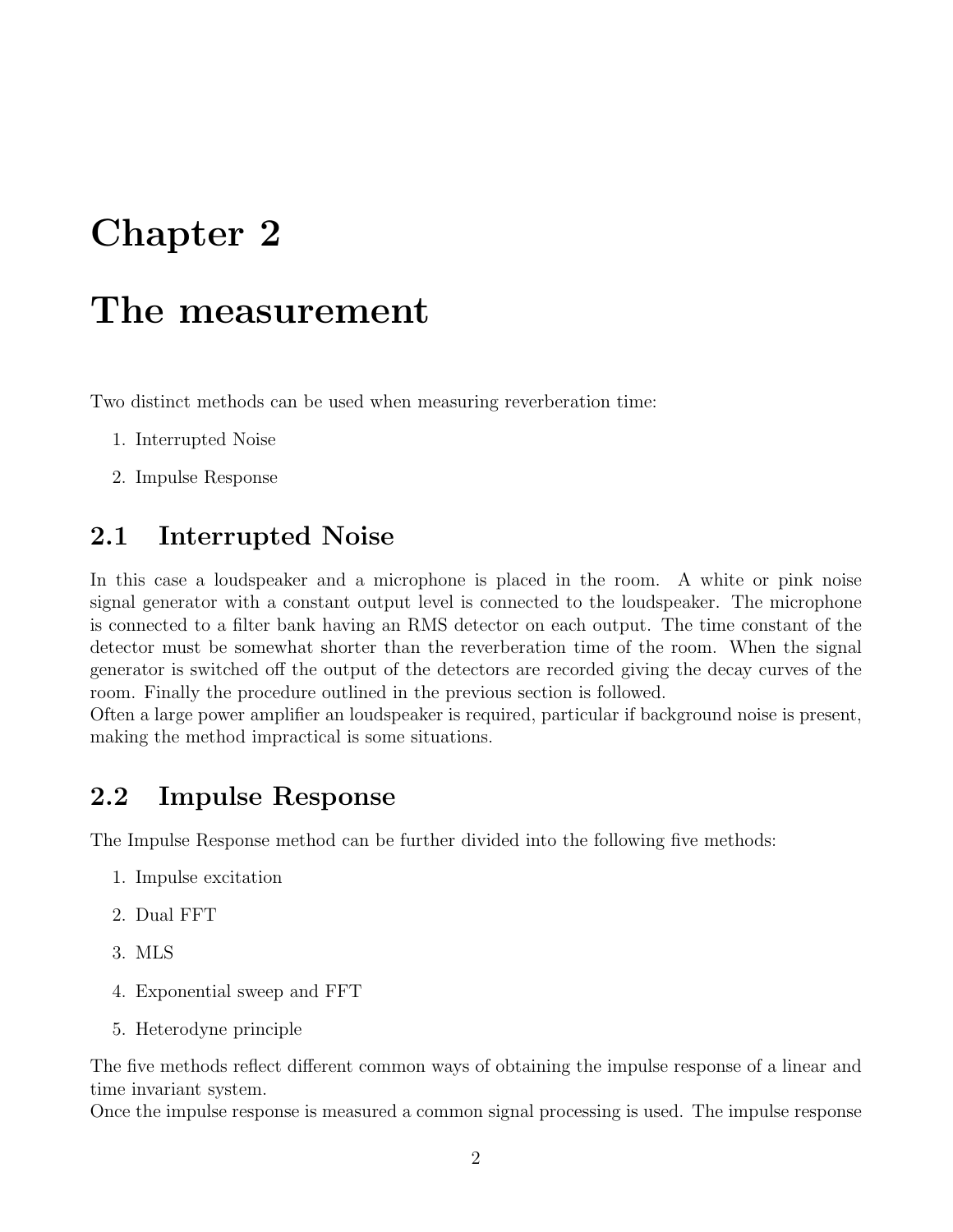is feed to a filter bank giving a filtered impulse response at each output. Each impulse response is then integrated going backwards from the end to the beginning giving the decay curves of the room. Finally the procedure outlined in the previous section is followed.

The impulse response can often be obtained without the use of a power amplifier and loudspeaker or using less heavy equipment making it ideal i many situations. Se the following sections.

#### <span id="page-5-0"></span>2.2.1 Impulse excitation

In this situation no power amplifier and loudspeaker is used. The impulse response is obtained simply by generating a sound impulse in the room. The impulse must be short and have a flat spectrum. This can be difficult to achieve particularly at lower frequencies. The impulse is often obtained by puncturing a balloon, a gun shot or using an electrical spark. For less demanding measurements a hand clap may be sufficient.

The method is rather sensitive to background noise but is attractive since it only requires light weighted equipment.

#### <span id="page-5-1"></span>2.2.2 Dual FFT

For this an the following three methods a power amplifier and a loudspeaker is required, but often simpler equipment than for the interrupted noise method can be used due to the much longer mea-suring time and signal averaging. The measurement set-up is shown in Figure [2.1](#page-5-2) and Figure [2.2.](#page-6-2) The frequency response is given by:

$$
H(\omega) = \frac{E[Y(\omega)X^*(\omega)]}{E[|X(\omega)|^2]}
$$

where

 $Y(\omega)$  is the FFT of Ch. 2 and  $X(\omega)$  is the FFT of Ch. 1. E[] denotes ensemble averaging. The impulse response is then found as the IFFT of  $H$ . Due to the averaging the background noise and distotion in the loudspeaker can be suppressed.



<span id="page-5-2"></span>Figure 2.1: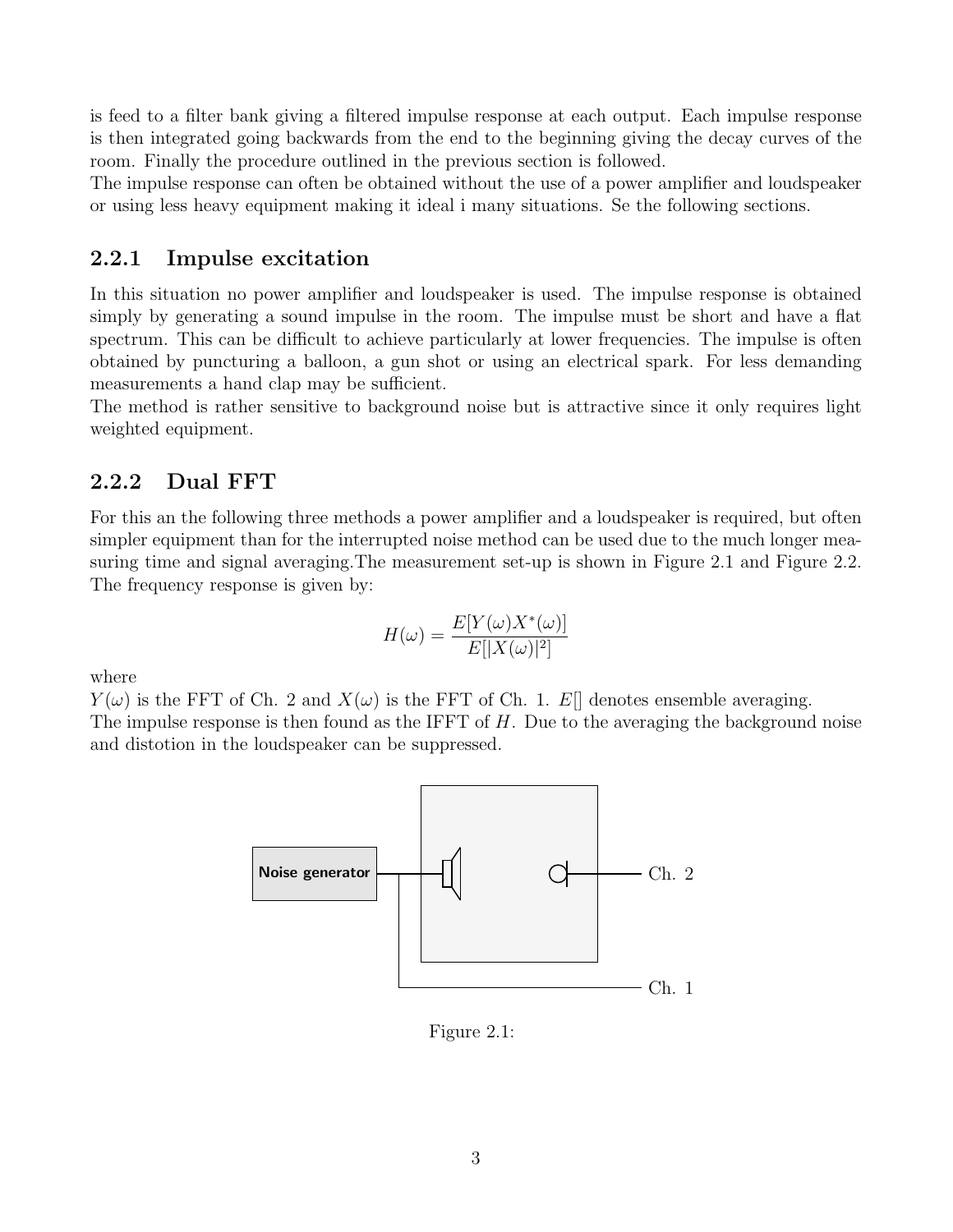

<span id="page-6-2"></span>Figure 2.2:

#### <span id="page-6-0"></span>2.2.3 Exponential sweep and FFT

The process outlined in the Dual FFT section can be done without averaging if the signal generated is a deterministic signal with an approximately flat frequency response. Such a signal could be a sine sweep. An exponential sweep is often used in order to give a better reduction of the background noise at low frequencies. The necessary sweep time is often relatively long (e.g. one minute) since there is no averaging involved. The consequence is that the FFT size becomes large (e.g  $2^{22}$ ) which can be a problem if the signal processing is to be done using simple hardware. The method only requires one channel, since the generator signal is deterministic and the FFT need only be calculated once. The advantages is the same as for dual channel measurements regarding suppression of distortion and background noise.

#### <span id="page-6-1"></span>2.2.4 MLS

In this situation only the output from the microphone is measured, see Figure [2.3.](#page-6-3) The generator output is a MLS signal as described in [\[1\]](#page-8-0). The output from the microphone is a periodic signal and in order to reduce the background noise every period is averaged together and followed by the signal processing also described in [\[1\]](#page-8-0).

The method is somewhat sensitive to distortion in the loudspeaker, but if averaging is done over a large number of periods the background noise can be reduced even if the generator level is low. One of the advantages of this method is the simplicity of the signal processing and the low memory requirement.



<span id="page-6-3"></span>Figure 2.3: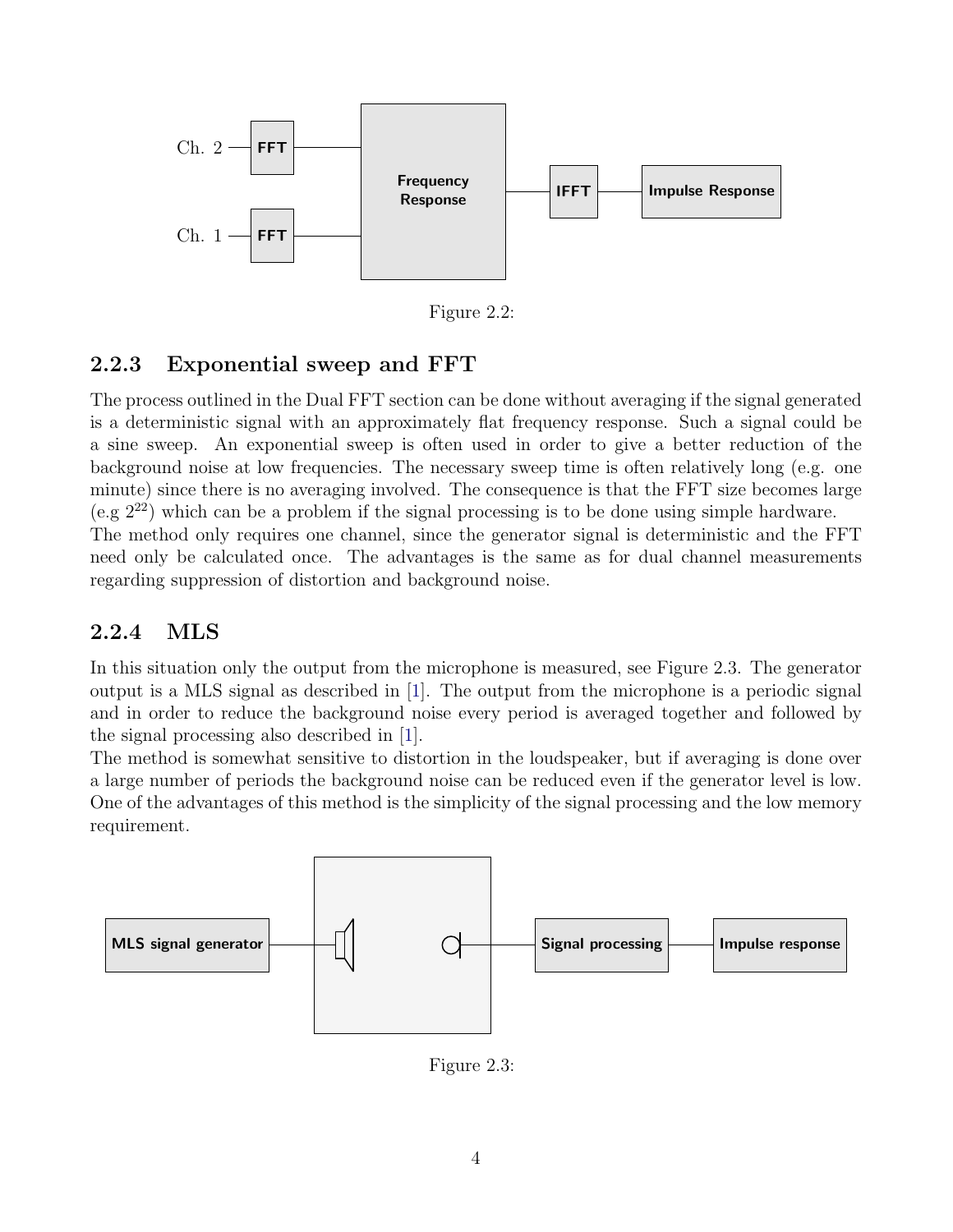#### <span id="page-7-0"></span>2.2.5 Heterodyne principle

A sine sweep, linear or exponential, is used for excitation. The technique is described in [\[2\]](#page-8-1). The advantage compared to the method described in section [2.2.3](#page-6-0) is that the signal processing can begin when the sweep begins making it possible to use virtually any sweep length. Most of the signal processing is thus "hidden" behind the sweep an only the final FFT and sweep compensation are visible. There is a running data reduction making the method well suited for measurement equipment with a limited memory size and low processing capabilities.